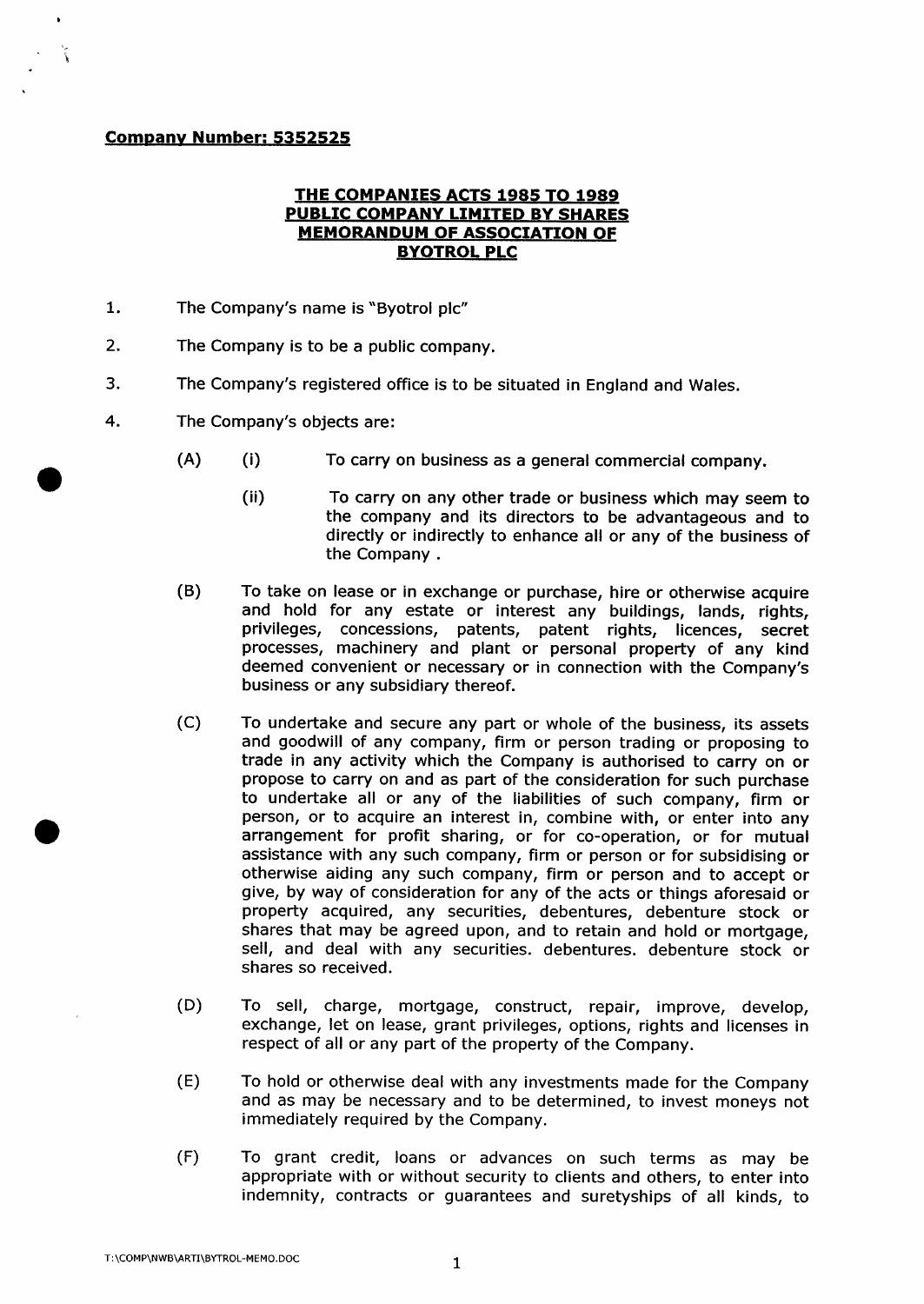receive money on loan or deposit or otherwise upon such terms as the Company may approve and to secure or guarantee the payment of any sums of money or the performance of an obligation by any company, firm or person including any parent, subsidiary or fellow subsidiary company in such manner as the Company may think fit.

- **CG)** To raise and borrow money by any method and to secure the payment of any money borrowed, raised or owing as the Company shall think fit for the purposes of or in connection with the Company's business.
- (H) To issue discount, accept, draw and negotiate cheques, bills of exchange, bills of lading, warrants, debentures, promissory notes and other negotiable or transferable instruments.
- (I) To purchase, take, subscribe for or otherwise obtain and retain shares or other securities or interests in any other company having objects similar or identical to those of the Company or carrying on any businesses capable of being carried on so as to directly or indirectly benefit the Company or increase the value of its property and manage, co-ordinate and finance the businesses and operations of any organisation in which the Company holds any such interest.
- $(1)$ To dispose of or sell the entire or any part of the property or business of the Company, either in portions or together for such consideration as the Company may think fit, especially for securities, debentures or shares of any company purchasing the same.
- (K) To act as brokers, agents or trustees for any company, firm or person and to undertake and perform sub-contracts.
- (L) To pay any company, firm or person supplying services to the Company either by cash payment or by the allotment to him/her or them of shares or other securities of the Company credited as paid up in full or in part or otherwise as may be deemed appropriate.
- **(M)** To assign to the Members of the Company in kind any assets of the Company whatsoever.
- (N) To grant pensions, allowances, gratuities and bonuses to officers, exofficers, employees or ex-employees of the Company or its predecessors in business or the dependants or connections of such persons, to establish and maintain or concur in establishing and maintaining trusts, funds or schemes (whether contributory or noncontributory) with a view to providing pensions or other benefits for any such persons as aforesaid, their dependants or connections, and to support or subscribe to any charitable funds or institutions, the support of which may, in the opinion of the Directors, be calculated directly or indirectly to benefit the Company or its employees, and to institute or maintain any club or other establishment or profit sharing scheme calculated to advance the interests of the Company or its officers or employees.
- (o) To co-ordinate, manage, finance, control or otherwise aid any company or companies in which the Company has any interest, whatsoever, to provide consultative, managerial, administrative, technical, commercial and services of all kinds for any such company or companies and to make payments by way of subsidy or otherwise and any other

Ĵ